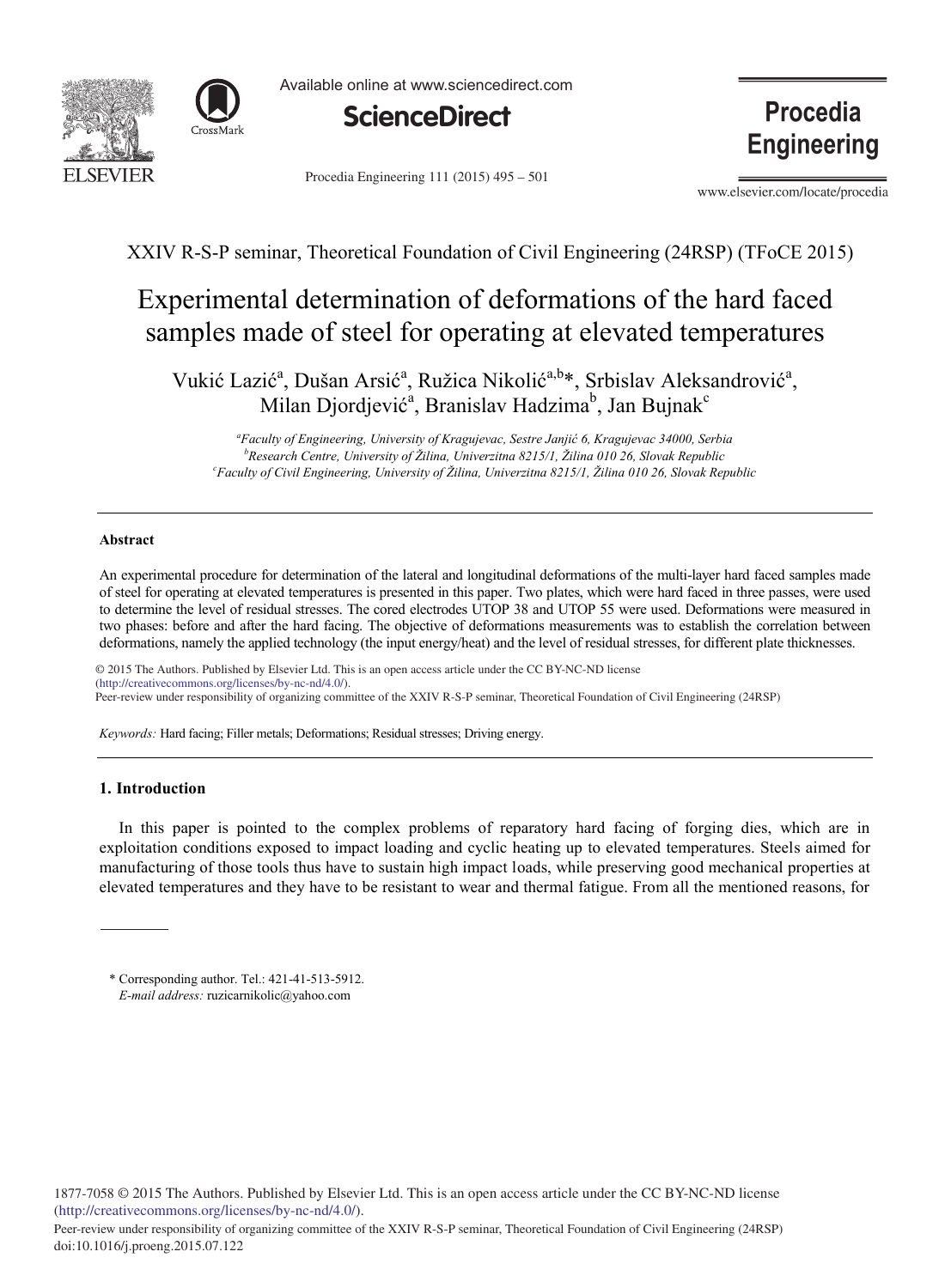those tools are used alloyed steels, which have relatively poor weldability what impedes regeneration of the damaged tools by the hard facing procedures. This is why any reparation by hard facing is practically a unique job, since it asks for the technology to be adapted to each individual working piece. However, the general procedure could be established, which must be obeyed if one expects to successfully repair the forging dies and similar tools. Prior to being able to select the optimal reparation technology, one must conduct numerous model investigations, what is partially presented in this paper. In addition, besides the selected technology of hard facing, results of experimental measurements of deformations, which regularly appear because of the heat input during the welding, are presented in this paper.

### **Nomenclature**

BM – base metal FM – filler metal HF – hard facing *I* – welding current  $T_p$  – preheating temperature  $U$  – welding voltage *b* – width of the hard faced layer *de* – electrode diameter *h* – height of the hard faced layer  $q_1$  – driving energy *s* – plate thickness *vz* – welding/hard facing speed

#### **2. Base metal (BM) properties**

Steel 55CrMo 8 (SRPS – Č 5742, DIN - 56NiCrMoV7) was applied as the base metal out of which the thin and thick plates were made, with thickness of 7.4 *mm* and 29 *mm*, respectively. Steels alloyed with Cr, V and Mo, with increased content of carbon  $(0.3 - 0.6\% \text{ C})$  provide the good hardenability, needed for larger cross-sections of tools, as well as higher hardness at elevated temperatures [1-5]. The chemical composition, mechanical properties and microstructure of those steels are presented in Tables 1 and 2, respectively [6].

Since the forging shops mainly use dies in the heat tempered condition Q+T (quenching and high tempering), all the samples-models were subjected to that heat treatment, in order to simulate the exploitation conditions as close as possible. Hardness was measured on selected samples after the heat treatment, and it ranged from 40 to 42 HRC.

|  |  | Table 1. Chemical composition of 58CrMo 8 steel. |
|--|--|--------------------------------------------------|
|--|--|--------------------------------------------------|

| $\mathbf{C}$ | $S_1$ | Mn                                                   | P S Cr | Ni | Mo |  |
|--------------|-------|------------------------------------------------------|--------|----|----|--|
|              |       | $0.55$ $0.3$ $0.7$ $0.035$ $0.035$ $1.1$ $1.7$ $0.5$ |        |    |    |  |

Table 2. Mechanical properties and microstructure of 58CrMo 8 steel.

| Soft annealing |            |                   | Tempering |       |           |                                |  |
|----------------|------------|-------------------|-----------|-------|-----------|--------------------------------|--|
| t. $^{\circ}C$ | $HV_{max}$ | $R_m$ , MPa t. °C |           | HRC.  | $R_m$ MPa | B. M. Microstructure           |  |
| 670-700        | 250        | 850               | 400-700   | 50-30 |           | 1700-1100 $M + B$ (interphase) |  |

Samples of various thickness  $(s = 7.4 - 40 \text{ mm})$  were hard faced for experimental purposes to steels prone to selfhardening  $(C > 0.35 \%)$ ; thus it was necessary to apply preheating. The preheating temperature was determined according to Seferian's formula [7] and it was within range from  $\underline{T}_p = 286^{\circ}\text{C}$  for  $\underline{s} = 7.4$  *mm* up to  $\underline{T}_p = 315^{\circ}\text{C}$  for *<u>s</u>* = 40 *mm*. The adopted preheating temperature was  $\frac{T_p}{r}$  ≈ 300°C [1, 5-7].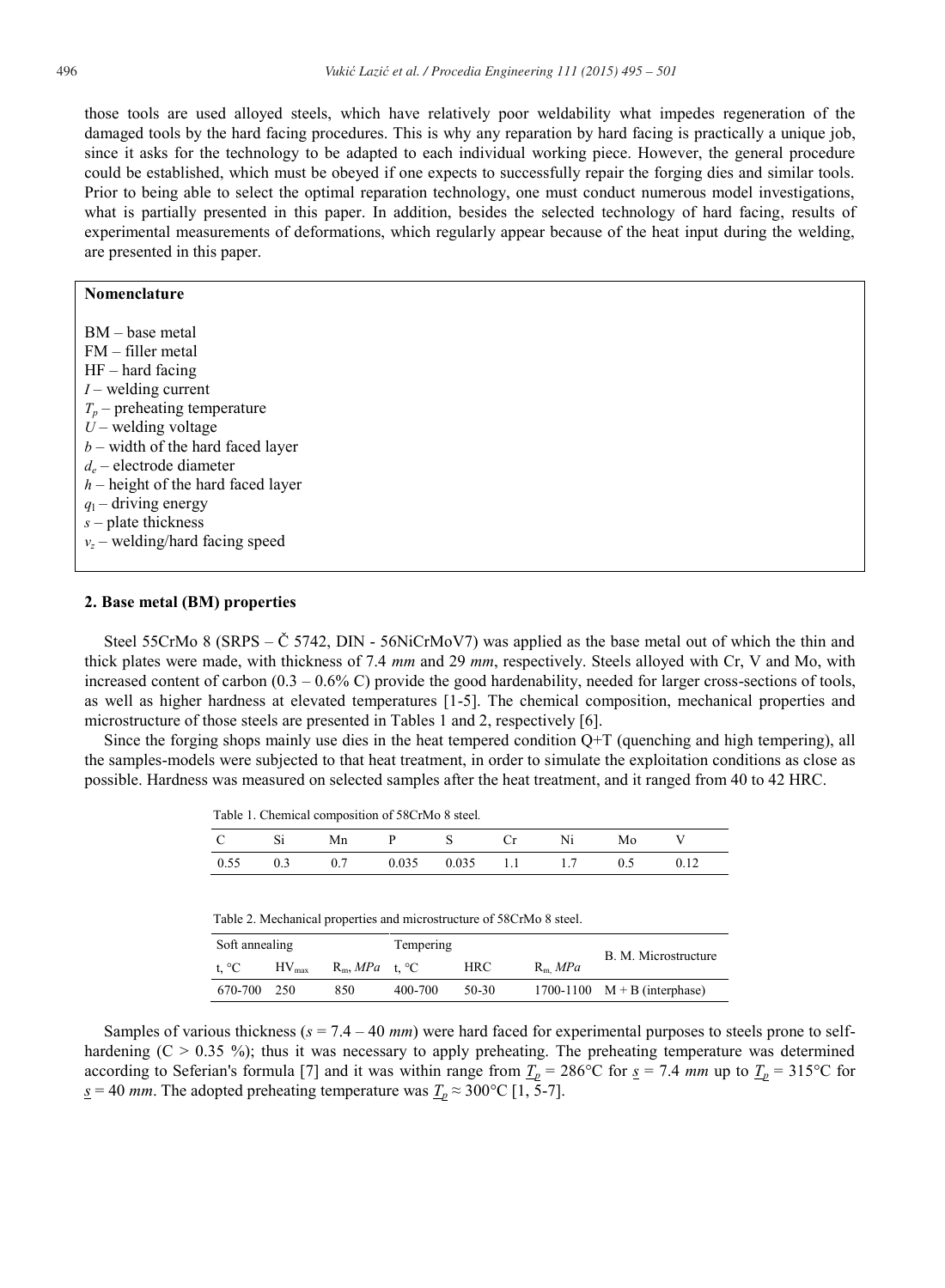# **3. Selection of the hard facing method, technology and the filler metal (FM)**

Hard facing of the selected samples was done by application of the cored electrodes. Technological parameters of hard facing were determined according to recommendations from [1, 5, 6-9], while the hard facing was executed with two and three passes. This is done to reduce the mixing-dilution, i.e., to obtain the declared properties, provided by the electrodes supplier [12]. The deposition speed was measured in each pass, while the preheating temperature, namely the interpass temperature, was checked prior to deposition of each new pass, i.e., layer. The measuring device was Tastotherm D1200 (with thermocouple NiCr-NiAl and measuring range from  $-50^{\circ}$ C to  $+1200^{\circ}$ C).

The filer metals were highly alloyed basic electrodes UTOP 38 (E3-UM-40T  $\emptyset$ 3.25 *mm* - DIN 8555) and UTOP 55 (E6-UM-60T 5.00 *mm* - DIN 8555). They are used for hard facing of tools like: steel molds, dies and thorns for pressing, etc. Hard faced layers are tough and resistant to wear and impact [8-10]. Hardness of the hard faced layers, according to conducted tests, was stable until 570ºC (tempering temperature) [1, 7]; according to electrodes' supplier hardness is stable up to 600°C [12-1]. Prior to application, electrodes were dried for 2 *h* at 350-400°C. Drying of electrodes caused reduction of the diffused hydrogen and prevented hydrogen induced cracks.

In Tables 3 and 4 are presented parameters of hard facing (the hard facing current is for about 10% smaller than for welding), as well as the properties of the filler metals, respectively [1, 12-1].

| No. | Electrode mark |                 | Core diameter | Hard facing    | Voltage | Hard facing speed | Driving energy |
|-----|----------------|-----------------|---------------|----------------|---------|-------------------|----------------|
|     | SZ Fiprom      | <b>DIN 8555</b> | $d_e$ mm      | current I, $A$ | U. $V$  | $V_z$ mm/s        | $q_1, J/mm$    |
|     | UTOP 38        | E3-UM-40T       | 3.25          | 115            | 26      | $\approx$ 2.8     | 854.3          |
| ٠.  | UTOP 55        | E6-UM-60T       | 5.00          | 190            | 29      | $\approx 2.5$     | 1763.2         |

Table 3. Parameters of hard facing by the MAG method.

| Table 4. Filler metals properties [12]. |     |                |           |      |                        |     |      |        |              |                  |
|-----------------------------------------|-----|----------------|-----------|------|------------------------|-----|------|--------|--------------|------------------|
|                                         | No. | Electrode mark |           |      | Chemical composition % |     |      |        | Current type | Hard faced layer |
|                                         |     | SZ Fiprom      | DIN 8555  |      | Cr                     | Mo  |      | W      |              | hardness, HRC    |
|                                         |     | UTOP 38        | E3-UM-40T | 0.13 | 5.0                    | 4.0 | 0.20 | $\pm$  | $= (+)$      | 36-42            |
|                                         |     | <b>UTOP 55</b> | E6-UM-60T | 0.50 | 5.0                    | 5.0 | 0.60 | $\div$ | $=$ $(+)$    | 55-60            |

Order of depositing the hard faced layers is shown in Figure 1a. Prior to each new pass, the slug was removed by the steel brush. Other layers were deposited according to this scheme (the second – Figure 1b), the third – Figure 1c), etc.). The layer hard faced with electrode of diameter  $\emptyset$ 3.25 *mm* had dimensions: width was  $b \approx 10{\text -}12$  *mm* and height  $h \approx 1.5$  *mm*, while the layer deposited with electrode of diameter  $\emptyset$ 5.00 *mm* had dimensions: width was  $b \approx 16$ -18 *mm* and height  $h \approx 2.1$  *mm*.

#### **4. Experimental measurement of deformations on the hard faced samples**

Samples taken from the thin and the thick plates were prepared by grinding for experimental measurement of deformations (Fig. 2). The plates' dimensions were 394×192×7.4 *mm* - 4 pieces and 394×192×29 *mm* – 3 pieces.

Deformations were measured in two phases: before the hard facing – after the plates' preparation by grinding and immediately after the hard facing. The objective of those measurements was establishing the correlation between deformations, namely the applied technology (the input energy-heat), and the magnitude of the residual stresses, for different thicknesses. After the plates were prepared by grinding, the raster was applied to their surface – the straight lines in three longitudinal directions (I-I, II-II and III-III) and in three lateral directions (IV-IV, V-V and VI-VI), with total of 111 measurement points in the *x*-*y* plane (Fig. 2). The contact-measuring device OPTON UMC 850 was used for deformations measurement.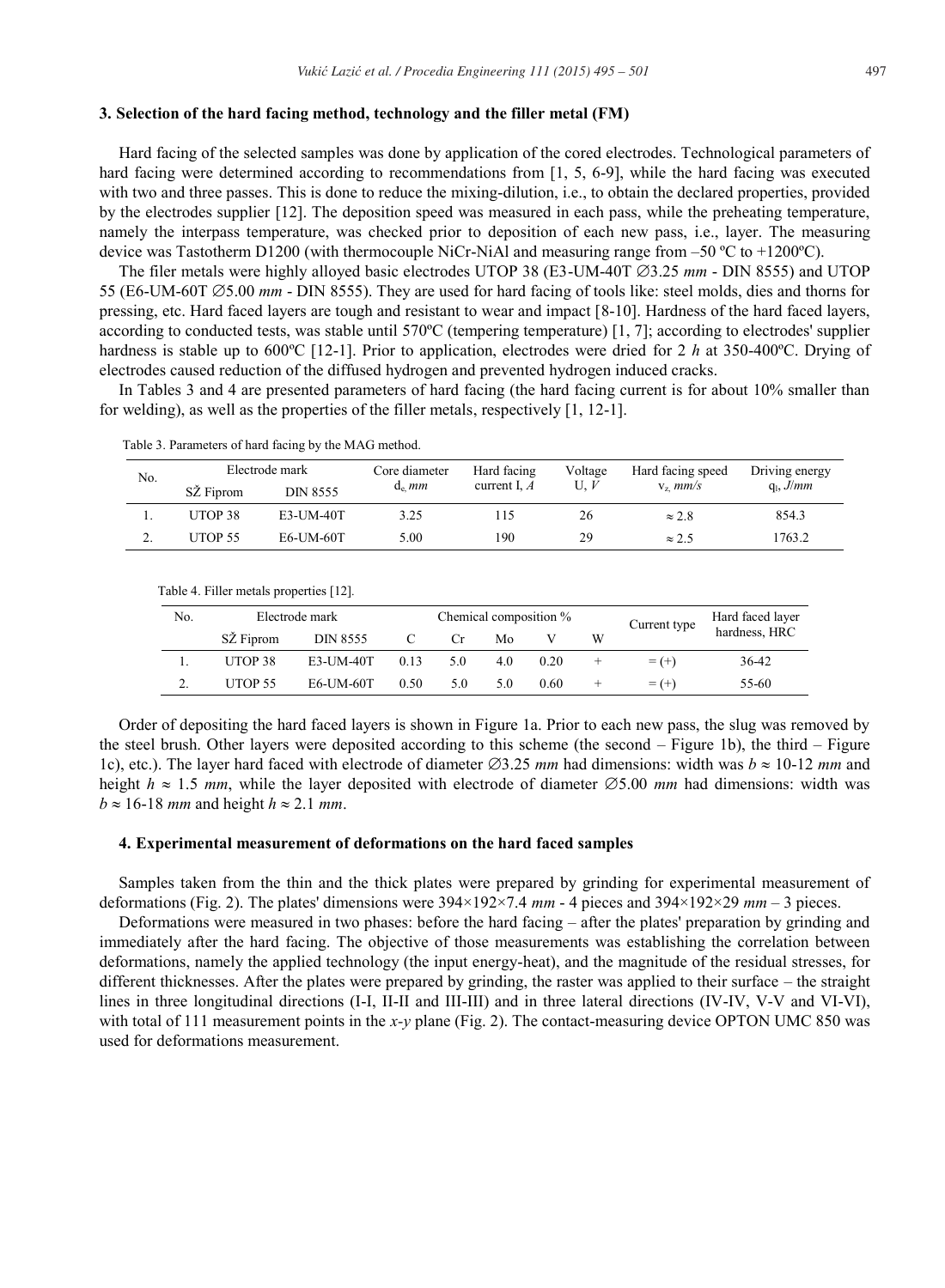

Fig. 1. Order of deposition of the hard faced layers: (a) layer 1; (b) layer 2; (c) layer 3; (d) metallographic slit scheme.



Fig. 2. Schematics of the plates' and their calibration.

# **5. Results**

The longitudinal and lateral deformations were measured within the experimental investigations. Obtained results are presented in the form of diagrams for the corresponding measurements directions (Fig. 2) and plates. The measured longitudinal and lateral deformations for the thick plate ( $s = 29$   $mm$ ), before and after the hard facing, respectively, are presented in Figures 3 and 4, while in Figures 5 and 6 are presented longitudinal and lateral deformations, respectively, for the thin plate (*s* = 7.4 *mm*).

In Figures 7 and 8 are presented results of the deformations' measurements for the thin and the thick plate, respectively, in the form of the 3D diagrams with the deformations distribution along the plate's width and length and the corresponding fields.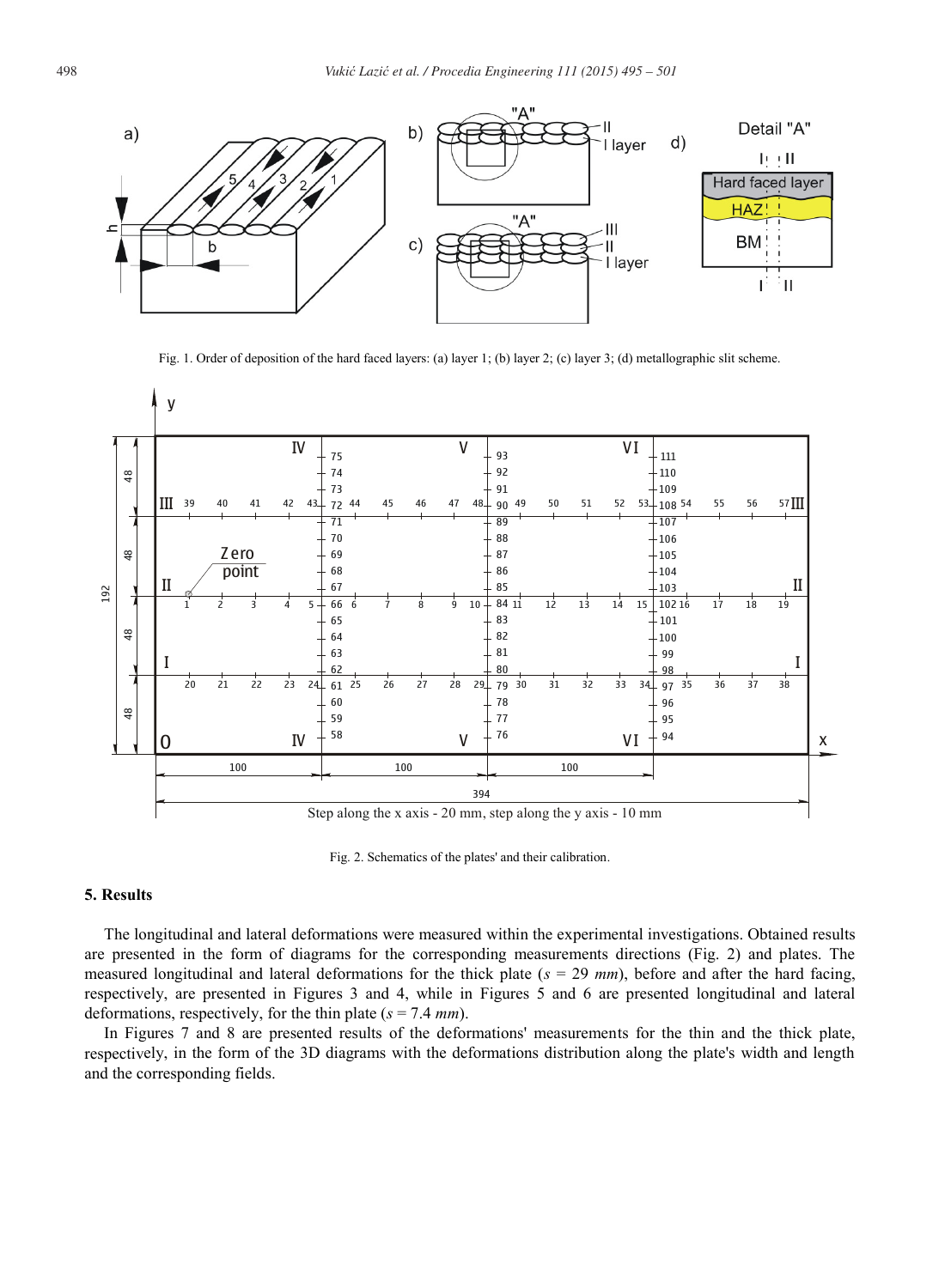

Fig. 3. Lateral deformations of the thick plate #2 (*s* = 29 *mm*); (a) before; (b) after the hard facing.



Fig. 4. Longitudinal deformations of the thick plate #2 (*s* = 29 *mm*); (a) before; (b) after the hard facing.



Fig. 5. Lateral deformations of the thin plate #6 (*s* = 7.4 *mm*); (a) before; (b) after the hard facing.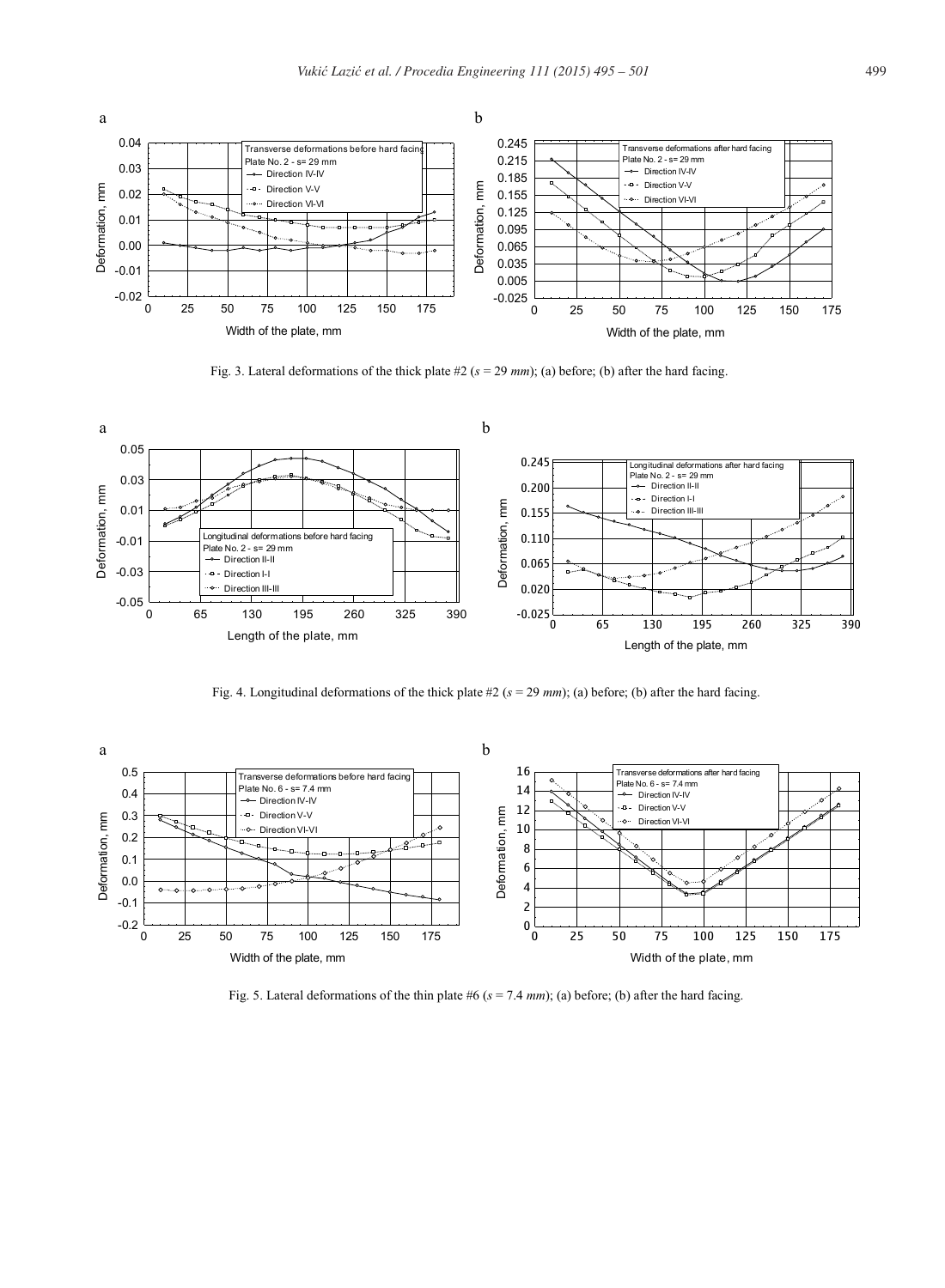

Fig. 6. Longitudinal deformations of the thin plate #6 *s* = 7.4 *mm*); (a) before; (b) after the hard facing.



Fig. 7. 3D deformations of the thick plate #2 (*s* = 29 *mm*); (a) before; (b) after the hard facing.



Fig. 8. 3D deformations of the thin plate #6 (*s* = 7.4 *mm*); a – before and b - after the hard facing.